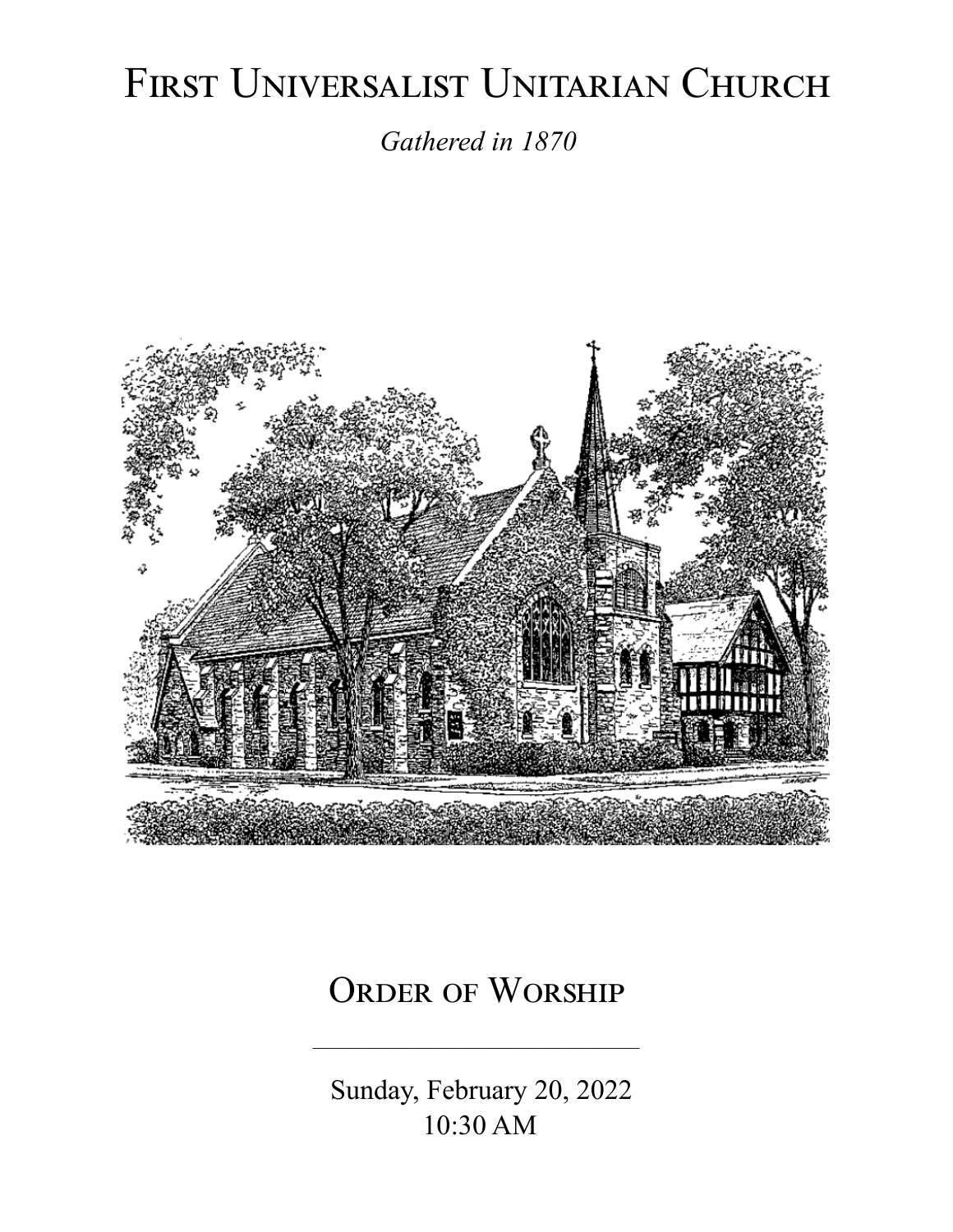# Order of Worship

#### **BELLCHIME**

#### **PRELUDE**

"Air" *Bob Moore*

WELCOME AND ANNOUNCEMENTS

#### LIGHTING OF THE CHALICE

**We light this chalice for the light of truth, the warmth of love, and the fire of commitment. We light this symbol of our faith as we gather together.**

\*Opening Hymn No. 1008 "When Our Heart is in a Holy Place"

\*Affirmation

**Love is the doctrine of this church: The quest of truth is its sacrament, And service is its prayer. To dwell together in peace, To seek knowledge in freedom, To serve human need, To the end that all souls shall grow into harmony with the Divine— Thus do we covenant with each other.**

\*Doxology

**From all that dwell below the skies Let songs of hope and faith arise; Let peace, good will on earth be sung Through every land, by every tongue.**

Story for All Ages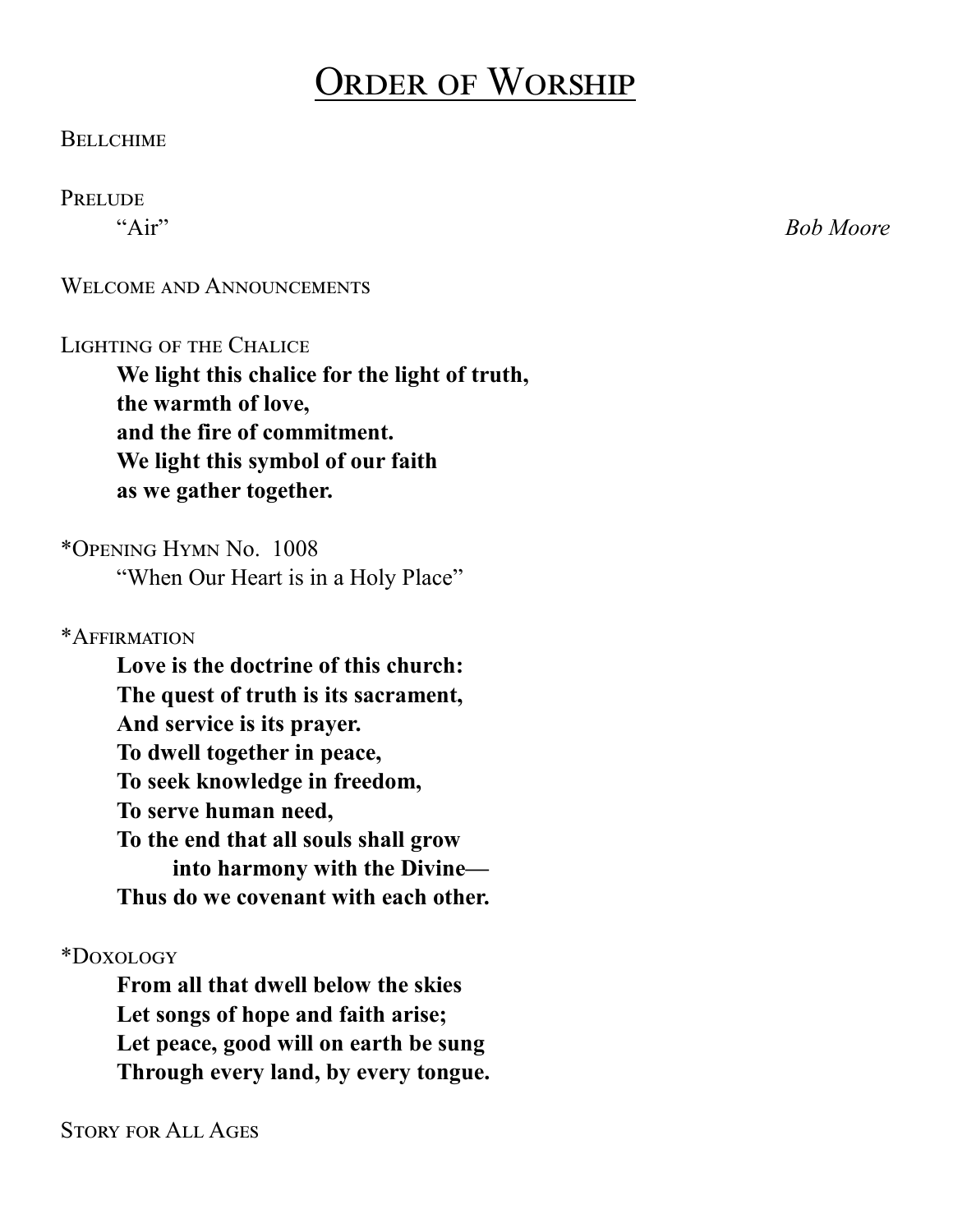| As you go, as you go,<br>As you go on your way. (Repeat)                                     |                      |
|----------------------------------------------------------------------------------------------|----------------------|
| <b>OFFERTORY</b><br>"Small Moments"                                                          | Ludwig Van Beethoven |
| PRAYER AND SILENT MEDITATION                                                                 |                      |
| PRAYER HYMN No. 108 (sung by the congregation, seated)<br>"My Life Flows on in Endless Song" |                      |
| <b>READING</b><br>Matthew 6:22-34                                                            |                      |
| <b>MUSIC MEDITATION</b>                                                                      |                      |
| "Ballade"<br><b>SERMON</b>                                                                   | <b>Bob Moore</b>     |
| "How Evil Succeeds"<br>CLOSING HYMN No. 201                                                  |                      |
| "Glory, Glory, Hallelujah"                                                                   |                      |

**May peace surround you, May love surround you,**

#### **BENEDICTION**

**POSTLUDE** "Folk Dance" *Bob Moore*

#### Children's Song *Juliana Nord*